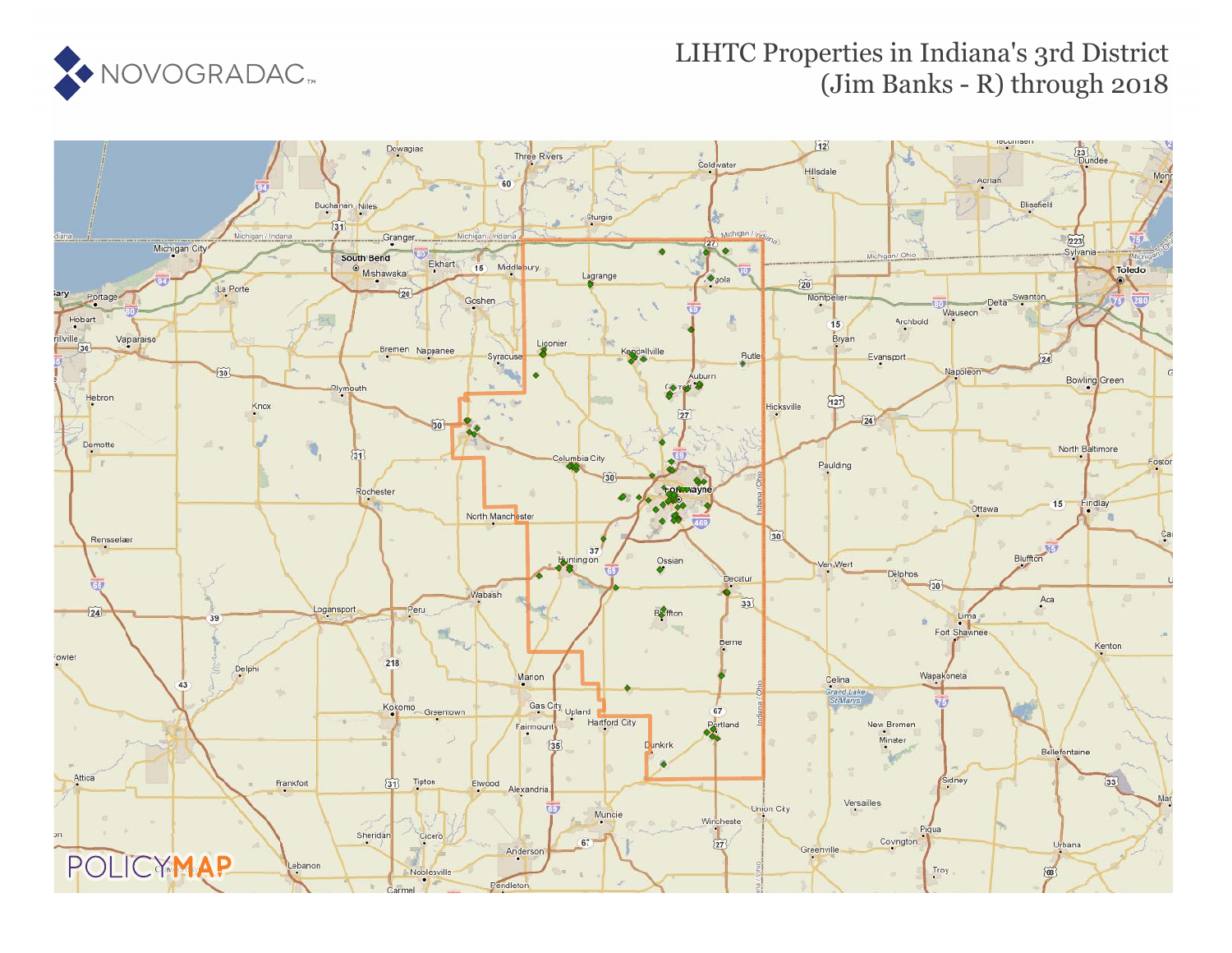| Project Name                                                                                                                   | <b>Address</b>                            | <b>City</b>   | <b>State</b>                    | <b>Zip Code</b> | Nonprofit<br><b>Sponsor</b> | <b>Allocation</b><br><b>Year</b> | <b>Annual</b><br><b>Allocated</b><br><b>Amount</b> | <b>Year Placed<br/>in Service</b> | <b>Construction Type</b> | <b>Total</b><br><b>Units</b> | Low<br><b>Income</b><br><b>Units</b> | <b>Rent or</b><br><b>Income</b><br>Ceiling | <b>Credit</b><br>Percentage Bond | Tax-<br><b>Exempt</b>  | <b>HUD Multi-</b><br>Family<br><b>Financing/Rental</b><br><b>Assistance</b> |
|--------------------------------------------------------------------------------------------------------------------------------|-------------------------------------------|---------------|---------------------------------|-----------------|-----------------------------|----------------------------------|----------------------------------------------------|-----------------------------------|--------------------------|------------------------------|--------------------------------------|--------------------------------------------|----------------------------------|------------------------|-----------------------------------------------------------------------------|
| <b>ADAMS COUNTY III</b>                                                                                                        | $1109$ BOLLMAN DECATUR $$\tt DECATUR$$    |               | IN                              | 46733           |                             | Insufficient<br>Data             | $\boldsymbol{\mathsf{S}}\boldsymbol{\mathsf{O}}$   | Insufficient<br>Data              | Not Indicated            | 112                          | $\bf{0}$                             |                                            | Not<br>Indicated                 |                        |                                                                             |
| ADAMS COUNTY ${\bf RURAL\ DEVELOPMENT\begin{array}{lll}1127\ BOLLMAN\end{array}\begin{array}{lll} \text{DECATUR} \end{array}}$ |                                           |               | $\mathbf{IN}$                   | 46733           |                             | Insufficient<br>Data             | $\$0$                                              | Insufficient<br>Data              | Not Indicated            | 60                           | $\bf{0}$                             |                                            | Not<br>Indicated                 |                        |                                                                             |
| COBBLESTONE VILLAS $_{\rm RD}^{1920\ {\rm HOBSON}}$ FORT WAYNE                                                                 |                                           |               | $\ensuremath{\text{IN}}\xspace$ | 46805           |                             | 2004                             | $\$0$                                              | Insufficient<br>Data              | Not Indicated            | 168                          | $\bf{0}$                             |                                            | Not<br>Indicated                 |                        |                                                                             |
| EAST CENTRAL<br><b>TOWERS</b>                                                                                                  | 915<br>WASHINGTON FORT WAYNE<br><b>ST</b> |               | $\mathbf{IN}$                   |                 |                             | $\bold{Insufficient}$<br>Data    | $\$0$                                              | Insufficient<br>Data              | Not Indicated            | 165                          | $\bf{0}$                             |                                            | Not<br>Indicated                 |                        |                                                                             |
| RYKER RESERVE                                                                                                                  | $1800$ LAVERNE $$\sf FORT$ WAYNE AVE      |               | IN                              | 46805           |                             | 2012                             | $\$0$                                              | Insufficient<br>Data              | Not Indicated            | 63                           | $\bf{0}$                             |                                            | <b>Not</b><br>Indicated          |                        |                                                                             |
| REGENCY HOUSE                                                                                                                  | 2440 FAIRFIELD $_{\rm FORT}$ WAYNE AVE    |               | $\ensuremath{\text{IN}}$        | 46807           |                             | 1989                             | \$0                                                | Insufficient<br>Data              | Not Indicated            | 36                           | $\bf{0}$                             |                                            | Not<br>Indicated                 | No                     |                                                                             |
| <b>FAWN HAVEN APTS</b>                                                                                                         | 233 HIGH ST                               | <b>BUTLER</b> | IN                              | 46721           |                             | 1987                             | $\$0$                                              | 1987                              | Not Indicated            | 26                           | 26                                   |                                            | Not<br>Indicated                 | No                     |                                                                             |
| <b>REDKEY APTS</b>                                                                                                             | 10 S MOONEY<br><b>ST</b>                  | <b>REDKEY</b> | $\mathbf{IN}$                   | 47373           |                             | 1987                             | \$0                                                | 1987                              | Not Indicated            | 16                           | 16                                   |                                            | Not<br>Indicated                 | No                     |                                                                             |
| SKYLINE VILLAGE<br><b>APTS</b>                                                                                                 | 1 COUNTRYSIDE $\,$ MARKLE<br>${\rm DR}$   |               | $\ensuremath{\text{IN}}\xspace$ | 46770           |                             | 1987                             | \$0                                                | 1987                              | Not Indicated            | 48                           | 48                                   |                                            | Not<br>Indicated                 | No                     |                                                                             |
| <b>WESTWIND APTS</b>                                                                                                           | 10 S MOONEY<br><b>ST</b>                  | <b>REDKEY</b> | $\mathbf{IN}$                   | 47373           |                             | 1987                             | \$0                                                | 1987                              | Not Indicated            | 16                           | 16                                   |                                            | Not<br>Indicated                 | No                     |                                                                             |
| <b>LAGRANGE APTS</b>                                                                                                           | 300 S<br><b>MOUNTAIN ST</b>               | LAGRANGE      | IN                              | 46761           |                             | 1988                             | \$0                                                | 1988                              | Not Indicated            | 48                           | 48                                   |                                            | Not<br>Indicated                 | No                     |                                                                             |
| 128 E DEWALD ST                                                                                                                | 128 E DEWALD FORT WAYNE<br><b>ST</b>      |               | $\ensuremath{\text{IN}}$        | 46803           |                             | 1989                             | $\$0$                                              | 1989                              | Not Indicated            | $\overline{4}$               | $\overline{\mathbf{4}}$              | 60% AMGI                                   | Not<br>Indicated                 | $\mathbf{N}\mathbf{o}$ |                                                                             |
| <b>ASHLEY VILLAS</b>                                                                                                           | $501\,\mathrm{S}$ GONSER AVE              | <b>ASHLEY</b> | $\ensuremath{\text{IN}}\xspace$ | 46705           |                             | 1989                             | $\$0$                                              | 1989                              | Not Indicated            | $\overline{4}$               | $\overline{4}$                       |                                            | Not<br>Indicated                 | $\mathbf {No}$         |                                                                             |

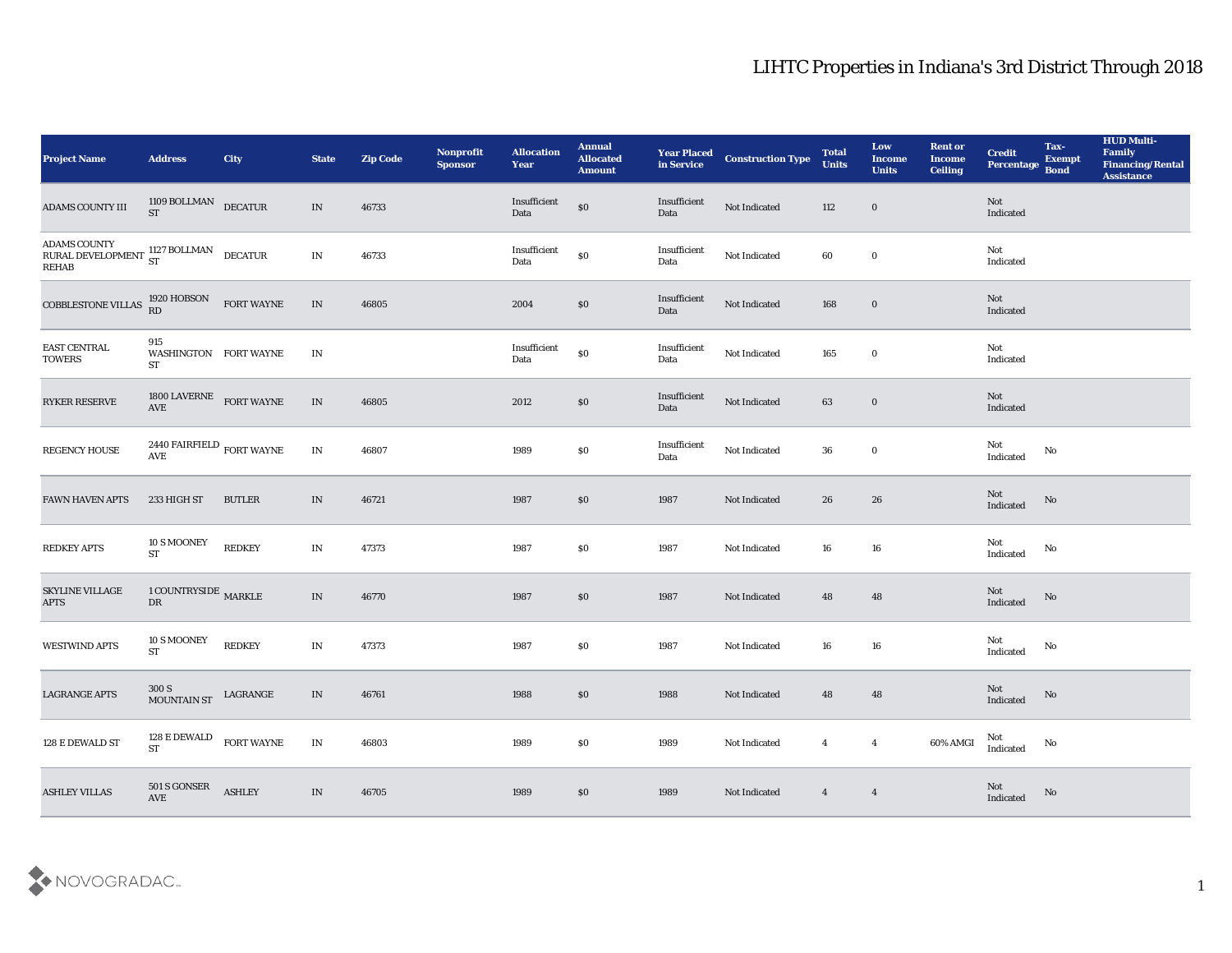| <b>Project Name</b>                          | <b>Address</b>                              | <b>City</b>      | <b>State</b>                    | <b>Zip Code</b> | Nonprofit<br><b>Sponsor</b> | <b>Allocation</b><br><b>Year</b> | <b>Annual</b><br><b>Allocated</b><br><b>Amount</b> | <b>Year Placed<br/>in Service</b> | <b>Construction Type</b> | <b>Total</b><br><b>Units</b> | Low<br><b>Income</b><br><b>Units</b> | <b>Rent or</b><br><b>Income</b><br><b>Ceiling</b> | <b>Credit</b><br>Percentage | Tax-<br><b>Exempt</b><br><b>Bond</b> | <b>HUD Multi-</b><br>Family<br><b>Financing/Rental</b><br><b>Assistance</b> |
|----------------------------------------------|---------------------------------------------|------------------|---------------------------------|-----------------|-----------------------------|----------------------------------|----------------------------------------------------|-----------------------------------|--------------------------|------------------------------|--------------------------------------|---------------------------------------------------|-----------------------------|--------------------------------------|-----------------------------------------------------------------------------|
| <b>FAWN VILLAS I</b>                         | 233 HIGH ST                                 | <b>BUTLER</b>    | IN                              | 46721           |                             | 1989                             | \$0                                                | 1989                              | Not Indicated            | 8                            | 8                                    |                                                   | Not<br>Indicated            | $\rm No$                             |                                                                             |
| <b>FAWN VILLAS II</b>                        | 233 HIGH ST                                 | <b>BUTLER</b>    | IN                              | 46721           |                             | 1989                             | $\$0$                                              | 1989                              | Not Indicated            | $8\phantom{1}$               | $8\phantom{1}$                       |                                                   | Not<br>Indicated            | No                                   |                                                                             |
| <b>LAGRANGE VILLAS II</b>                    | $340\,\rm{W\,FACTORY}$ $_{\rm LAGRANGE}$ ST |                  | $\mathbf{IN}$                   | 46761           |                             | 1990                             | \$0                                                | 1989                              | Not Indicated            | 6                            | 6                                    |                                                   | Not<br>Indicated            | No                                   |                                                                             |
| SOUTH OAK VILLAS                             | $514$ W SECOND $\quad$ GARRETT AVE          |                  | $\ensuremath{\text{IN}}\xspace$ | 46738           |                             | 1990                             | \$0                                                | 1989                              | Not Indicated            | 12                           | 12                                   |                                                   | Not<br>Indicated            | $\rm\thinspace No$                   |                                                                             |
| <b>VILLAGE GREEN IV</b>                      | 1133 BOLLMAN DECATUR<br><b>ST</b>           |                  | $\mathbf{IN}$                   | 46733           |                             | 1989                             | \$0                                                | 1989                              | Not Indicated            | 30                           | $30\,$                               | 60% AMGI                                          | Not<br>Indicated            | $\rm\thinspace No$                   |                                                                             |
| LAGRANGE VILLAS I                            | $320\,\rm{W\,FACTORY}$ LAGRANGE ST          |                  | $\ensuremath{\text{IN}}\xspace$ | 46761           |                             | 1989                             | $\$0$                                              | 1989                              | Not Indicated            | 10                           | $\bf{0}$                             |                                                   | Not<br>Indicated            | $\rm \bf No$                         |                                                                             |
| <b>CHAPEL LANE APTS</b>                      | 107 CHAPEL LN ASHLEY                        |                  | IN                              | 46705           |                             | 1989                             | \$0                                                | 1990                              | Not Indicated            | 44                           | 44                                   |                                                   | Not<br>Indicated            | $\mathbf{N}\mathbf{o}$               |                                                                             |
| <b>MARTIN HOUSE</b><br><b>MANOR SENIOR</b>   | 402 CADILLAC LIGONIER<br><b>ST</b>          |                  | $\ensuremath{\text{IN}}\xspace$ | 46767           |                             | 1989                             | \$0                                                | 1990                              | Not Indicated            | 24                           | 24                                   | 60% AMGI                                          | Not<br>Indicated            | $\rm\thinspace No$                   |                                                                             |
| <b>MARTIN HOUSE</b><br><b>VILLAS II</b>      | <b>401 CADILLAC</b><br><b>ST</b>            | <b>LIGONIER</b>  | $\mathbf{IN}$                   | 46767           |                             | 1990                             | \$0                                                | 1990                              | Not Indicated            | 8                            | 8                                    |                                                   | Not<br>Indicated            | $\rm\thinspace No$                   |                                                                             |
| ORLAND MANOR APTS $^{6060}$ N MARKET ORLAND  |                                             |                  | $\ensuremath{\text{IN}}$        | 46776           |                             | 1989                             | \$0                                                | 1990                              | Not Indicated            | 12                           | $12\,$                               |                                                   | Not<br>Indicated            | No                                   |                                                                             |
| <b>RIVERSIDE VILLAS</b>                      | 10 PARK TER<br><b>BLVD</b>                  | COLUMBIA CITY IN |                                 | 46725           |                             | 1990                             | \$0                                                | 1990                              | Not Indicated            | 15                           | 16                                   |                                                   | Not<br>Indicated            | $\mathbf{N}\mathbf{o}$               |                                                                             |
| <b>ANDREWS SENIOR</b><br><b>CITZENS APTS</b> | 332 N<br>SNOWDEN ST                         | <b>ANDREWS</b>   | $\ensuremath{\text{IN}}\xspace$ | 46702           |                             | 1991                             | $$80$                                              | 1991                              | Not Indicated            | ${\bf 16}$                   | ${\bf 16}$                           |                                                   | Not<br>Indicated            | $\rm \bf No$                         |                                                                             |
| <b>FAWN VILLAS III</b>                       | 233 HIGH ST                                 | <b>BUTLER</b>    | IN                              | 46721           |                             | 1989                             | \$0                                                | 1991                              | Not Indicated            | 8                            | ${\bf 8}$                            |                                                   | Not<br>Indicated            | $\mathbf {No}$                       |                                                                             |

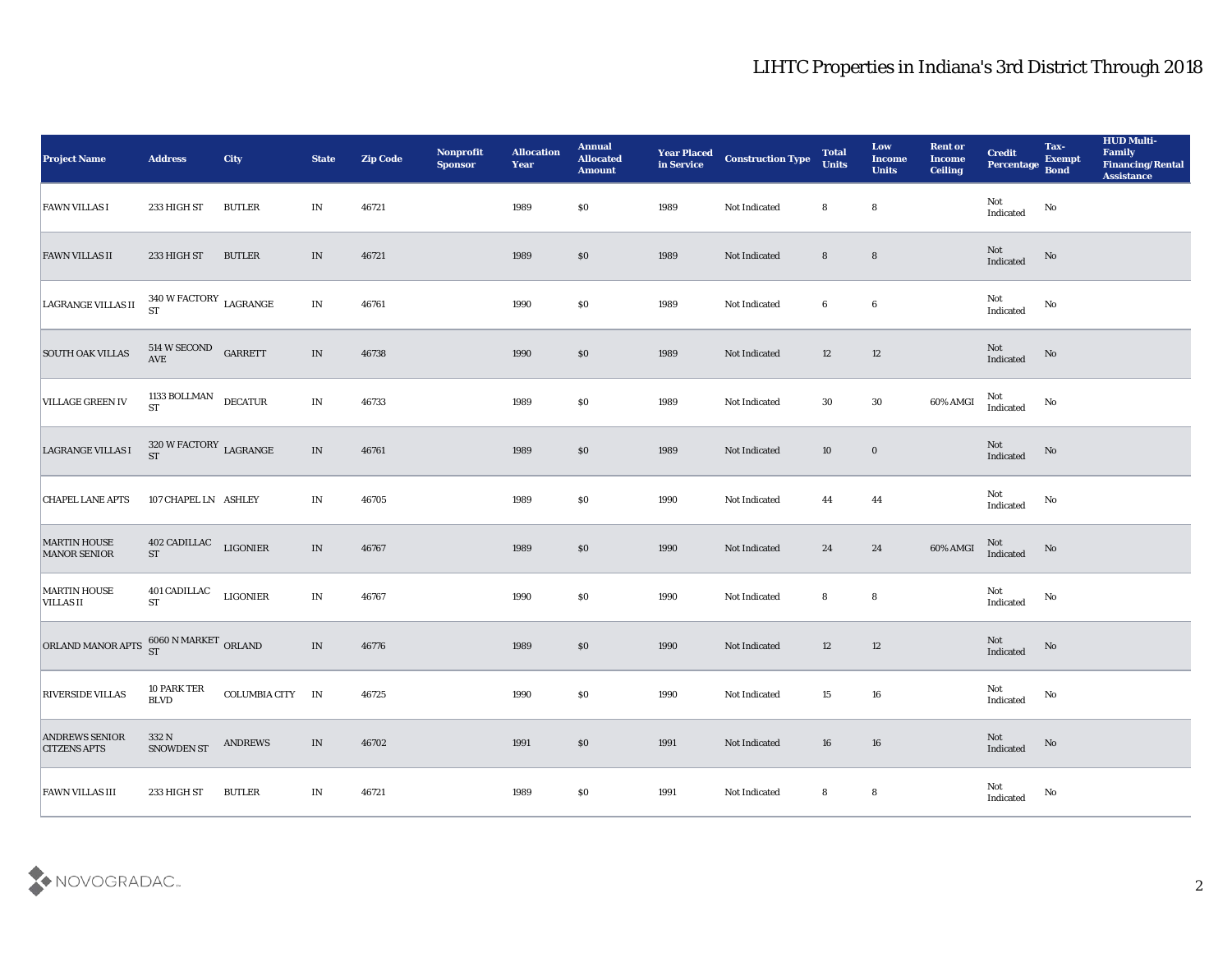| <b>Project Name</b>                             | <b>Address</b>                                                           | <b>City</b>               | <b>State</b>  | <b>Zip Code</b> | Nonprofit<br><b>Sponsor</b> | <b>Allocation</b><br><b>Year</b> | <b>Annual</b><br><b>Allocated</b><br><b>Amount</b> | <b>Year Placed</b><br>in Service | <b>Construction Type</b> | <b>Total</b><br><b>Units</b> | Low<br><b>Income</b><br><b>Units</b> | <b>Rent or</b><br><b>Income</b><br>Ceiling | <b>Credit</b><br>Percentage Bond  | Tax-<br><b>Exempt</b>  | <b>HUD Multi-</b><br>Family<br><b>Financing/Rental</b><br><b>Assistance</b> |
|-------------------------------------------------|--------------------------------------------------------------------------|---------------------------|---------------|-----------------|-----------------------------|----------------------------------|----------------------------------------------------|----------------------------------|--------------------------|------------------------------|--------------------------------------|--------------------------------------------|-----------------------------------|------------------------|-----------------------------------------------------------------------------|
| <b>INDIAN TERRACE</b><br><b>VILLAS PHASE II</b> | <b>1110 HURON</b><br>WAY                                                 | <b>AUBURN</b>             | IN            | 46706           |                             | 1989                             | \$0                                                | 1991                             | Not Indicated            | 12                           | 12                                   |                                            | Not<br>Indicated                  | $\mathbf{N}\mathbf{o}$ |                                                                             |
| MAPLE HEIGHTS APTS 701 SWESTERN PORTLAND        |                                                                          |                           | IN            | 47371           | No                          | 1991                             | \$0                                                | 1992                             | Not Indicated            | 16                           | 16                                   |                                            | Not<br>Indicated                  | No                     |                                                                             |
| PORTLAND II-<br><b>COUNTRY PLACE</b>            | 995 BOUNDARY PORTLAND<br>PIKE                                            |                           | IN            | 47371           | $\rm\thinspace No$          | 1991                             | \$0                                                | 1992                             | Not Indicated            | 20                           | 20                                   |                                            | Not<br>Indicated                  | No                     |                                                                             |
| <b>DRAKE TERRACE III</b>                        |                                                                          | 636 BERRY LN KENDALLVILLE | IN            | 46755           | $\rm\thinspace No$          | 1990                             | \$0\$                                              | 1992                             | Not Indicated            | 46                           | 46                                   |                                            | Not<br>$\operatorname{Indicated}$ | No                     |                                                                             |
| <b>DRAKE TERRACE</b><br><b>SENIOR APTS II</b>   | 701<br><b>BRIARWOOD</b><br>DR                                            | KENDALLVILLE              | IN            | 46755           | No                          | 1991                             | \$0\$                                              | 1992                             | Not Indicated            | 18                           | 18                                   |                                            | Not<br>Indicated                  | No                     |                                                                             |
| <b>ST CHARLES APTS</b>                          | 717 W N ST                                                               | <b>FREMONT</b>            | IN            | 46737           | No                          | 1991                             | \$0\$                                              | 1992                             | Not Indicated            | 20                           | 20                                   |                                            | Not<br>Indicated                  | No                     |                                                                             |
| <b>WESTVIEW APTS</b>                            | 699 W<br>WINDSOR ST                                                      | <b>MONTPELIER</b>         | $\;$ IN       | 47359           | No                          | 1991                             | \$0                                                | 1992                             | Not Indicated            | 16                           | 16                                   |                                            | $\rm Not$ Indicated               | No                     |                                                                             |
| <b>COURTS OF COLFAX</b>                         | 600 N COLFAX<br><b>ST</b>                                                | <b>WARSAW</b>             | $\;$ IN       | 46580           | $\mathbf {No}$              | 1993                             | \$0                                                | 1993                             | Not Indicated            | 78                           | 78                                   |                                            | Not<br>Indicated                  | No                     |                                                                             |
| <b>CROWN POINTE</b><br><b>VILLAS</b>            | 200 HOLIDAY<br>${\rm LN}$                                                | ${\tt CROMWELL}$          | IN            | 46732           | No                          | 1991                             | $\$0$                                              | 1993                             | Not Indicated            | $8\phantom{.}$               | $8\phantom{1}$                       |                                            | Not<br>Indicated                  | No                     |                                                                             |
| <b>DEERFIELD APTS I</b>                         | 1998<br>DEERFIELD LN                                                     | KENDALLVILLE              | IN            | 46755           | $\mathbf{No}$               | 1992                             | \$0\$                                              | 1993                             | Not Indicated            | 40                           | 40                                   |                                            | Not<br>$\operatorname{Indicated}$ | No                     |                                                                             |
| <b>FAIRMONT VILLAS</b>                          | $2950\,\mathrm{E}\,\mathrm{FOLLETT}$ $\mathrm{FREMONT}$<br>$\mathbf{LN}$ |                           | IN            | 46737           | No                          | 1991                             | \$0\$                                              | 1993                             | Not Indicated            | $6\phantom{.0}$              | $6\phantom{.}6$                      |                                            | Not<br>Indicated                  | No                     |                                                                             |
| GENEVA SHORES APTS 295 S HALE ST GENEVA         |                                                                          |                           | $\mathbf{IN}$ | 46740           | $\mathbf {No}$              | 1992                             | $\$0$                                              | 1993                             | Not Indicated            | 24                           | 24                                   |                                            | Not<br>$\operatorname{Indicated}$ | $\mathbf{N}\mathbf{o}$ |                                                                             |
| <b>INDIAN TERRACE</b><br><b>VILLAS IV</b>       | 901 MARTZ DR AUBURN                                                      |                           | IN            | 46706           | No                          | 1993                             | $\$0$                                              | 1993                             | Not Indicated            | 12                           | 12                                   |                                            | Not<br>Indicated                  | No                     |                                                                             |

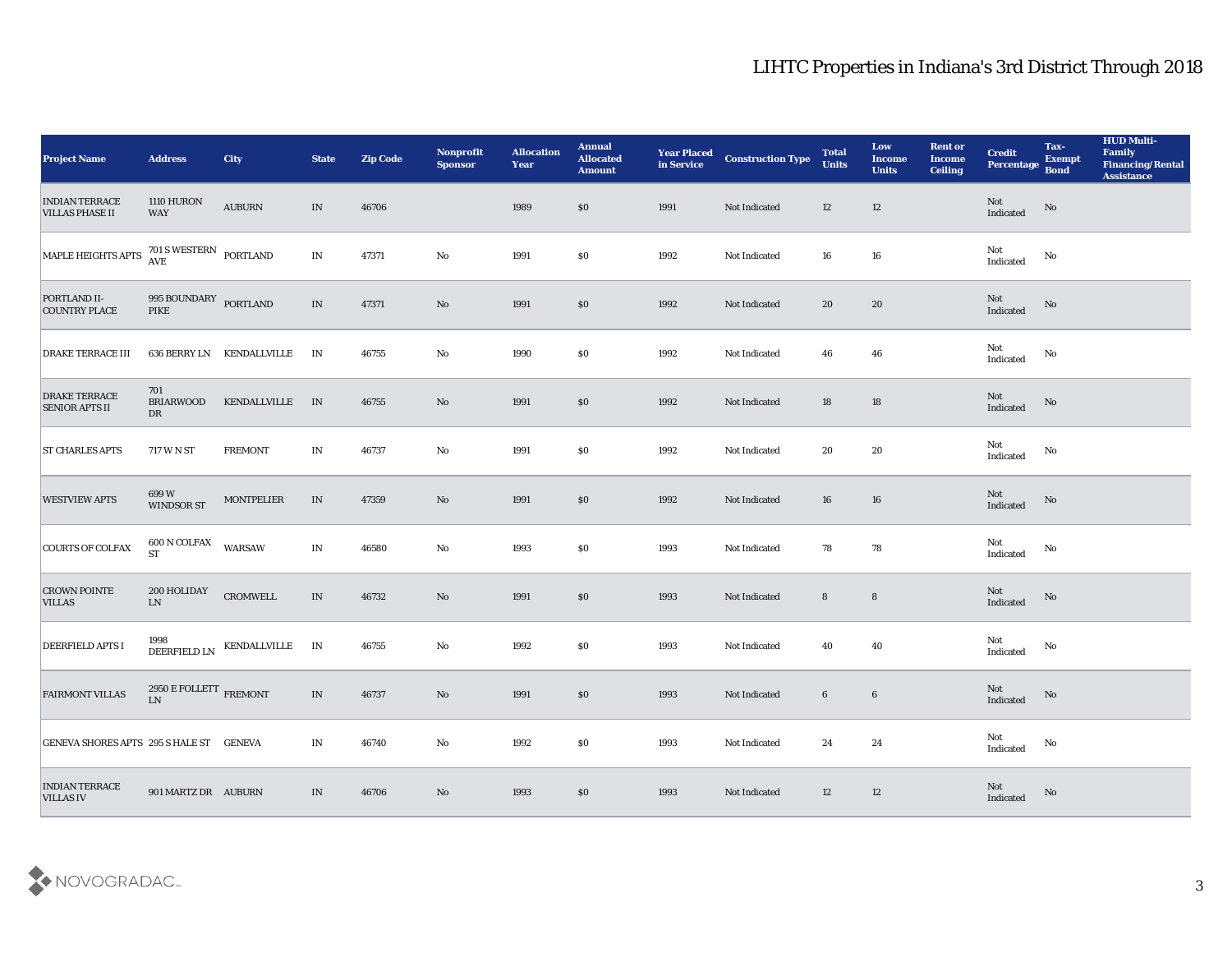| <b>Project Name</b>                                                                                                         | <b>Address</b>                 | <b>City</b>       | <b>State</b>                      | <b>Zip Code</b> | Nonprofit<br><b>Sponsor</b> | <b>Allocation</b><br>Year | <b>Annual</b><br><b>Allocated</b><br><b>Amount</b> | <b>Year Placed</b><br>in Service | <b>Construction Type</b> | <b>Total</b><br><b>Units</b> | Low<br><b>Income</b><br><b>Units</b> | <b>Rent or</b><br><b>Income</b><br><b>Ceiling</b> | <b>Credit</b><br>Percentage    | Tax-<br><b>Exempt</b><br><b>Bond</b> | <b>HUD Multi-</b><br>Family<br><b>Financing/Rental</b><br><b>Assistance</b> |
|-----------------------------------------------------------------------------------------------------------------------------|--------------------------------|-------------------|-----------------------------------|-----------------|-----------------------------|---------------------------|----------------------------------------------------|----------------------------------|--------------------------|------------------------------|--------------------------------------|---------------------------------------------------|--------------------------------|--------------------------------------|-----------------------------------------------------------------------------|
| <b>INDIAN TERRACE</b><br><b>VILLAS V</b>                                                                                    | 813 MARTZ DR AUBURN            |                   | IN                                | 46706           | No                          | 1991                      | \$0                                                | 1993                             | Not Indicated            | 12                           | 12                                   |                                                   | Not<br>Indicated               | No                                   |                                                                             |
| $\begin{tabular}{ll} \bf PRESTWICK\ SQUARE & 502 PRESTWICK\quad FORT\nWAYNE \\ \bf OF FT\ WAYNE & \bf SQ\ DR \end{tabular}$ |                                |                   | IN                                | 46816           | No                          | 1991                      | $\$0$                                              | 1993                             | Not Indicated            | 100                          | 100                                  |                                                   | Not<br>Indicated               | No                                   |                                                                             |
| <b>CANTERBURY APTS</b>                                                                                                      | 401<br><b>CANTERBURY</b><br>LN | PORTLAND          | IN                                | 47371           | Yes                         | 1992                      | \$0                                                | 1994                             | Not Indicated            | 32                           | 32                                   |                                                   | Not<br>Indicated               | No                                   |                                                                             |
| <b>DEERFIELD APTS II</b>                                                                                                    | 1998<br>DEERFIELD LN           | KENDALLVILLE IN   |                                   | 46755           |                             | 1992                      | \$0                                                | 1994                             | Not Indicated            | 40                           | 40                                   | 60% AMGI                                          | Not<br>Indicated               | No                                   |                                                                             |
| <b>CEDAR RUN AT THE</b><br><b>FORKS OF THE</b><br><b>WABASH</b>                                                             | 900 WABASH<br>$\rm CIR$        | <b>HUNTINGTON</b> | IN                                | 46750           | $\mathbf{No}$               | 1993                      | \$0                                                | 1995                             | Not Indicated            | 104                          | 104                                  |                                                   | $70\,\% \,present \over value$ |                                      |                                                                             |
| <b>CHAPEL OAKS</b>                                                                                                          | 730 OAKLAWN<br>CT              | <b>FORT WAYNE</b> | IN                                | 46803           |                             | 2001                      | \$0                                                | 1999                             | Not Indicated            | 320                          | 320                                  | 60% AMGI                                          | Not<br>Indicated               | Yes                                  |                                                                             |
| <b>HAUENSTEIN HILLS</b><br><b>APTS</b>                                                                                      | 250<br><b>HAUENSTEIN</b><br>RD | HUNTINGTON        | IN                                | 46750           |                             | 1998                      | $\$0$                                              | 1999                             | Not Indicated            | 48                           | 48                                   | 60% AMGI                                          | Not<br>Indicated               | No                                   |                                                                             |
| NEWBURYPORT APTS                                                                                                            | 1701 REED RD                   | <b>FORT WAYNE</b> | IN                                | 46815           |                             | 1998                      | \$0                                                | 1999                             | Not Indicated            | 48                           | 48                                   |                                                   | $70\,\%$ present $\,$ No value |                                      |                                                                             |
| <b>WATERBURY APTS</b>                                                                                                       | 1150 S 14TH ST DECATUR         |                   | IN                                | 46733           |                             | 1997                      | \$0\$                                              | 1999                             | Not Indicated            | 84                           | 84                                   |                                                   | $70\,\%$ present $\,$ No value |                                      |                                                                             |
| PINE CROSSING                                                                                                               | 131 W 500 N                    | <b>DECATUR</b>    | IN                                | 46733           | No                          | 1998                      | \$0                                                | 2000                             | Not Indicated            | 68                           | 68                                   |                                                   | $70\,\%$ present $\,$ No value |                                      |                                                                             |
| <b>PINE GROVE APTS</b>                                                                                                      | 10 PINE GROVE BLUFFTON<br>CT   |                   | IN                                | 46714           | No                          | 1999                      | \$0                                                | 2000                             | Not Indicated            | 58                           | 55                                   |                                                   | $70\,\%$ present $\,$ No value |                                      |                                                                             |
| <b>VILLAGE GREEN V</b>                                                                                                      | 1139 VILLAGE GREEN DR          | <b>DECATUR</b>    | $\ensuremath{\text{\textbf{IN}}}$ | 46733           | $\mathbf {No}$              | 1994                      | $\$0$                                              | 1995                             | Not Indicated            | $30\,$                       | $30\,$                               |                                                   | $30\,\%$ present $\,$ No value |                                      |                                                                             |
| <b>TAMERA GARDENS I</b>                                                                                                     | 7045 JOHN ST                   | <b>FORT WAYNE</b> | $\mathbf{IN}$                     | 46816           | $\mathbf {No}$              | 1994                      | $\$0$                                              | 1996                             | Not Indicated            | 48                           | ${\bf 48}$                           |                                                   | $70\,\%$ present $\,$ No value |                                      |                                                                             |

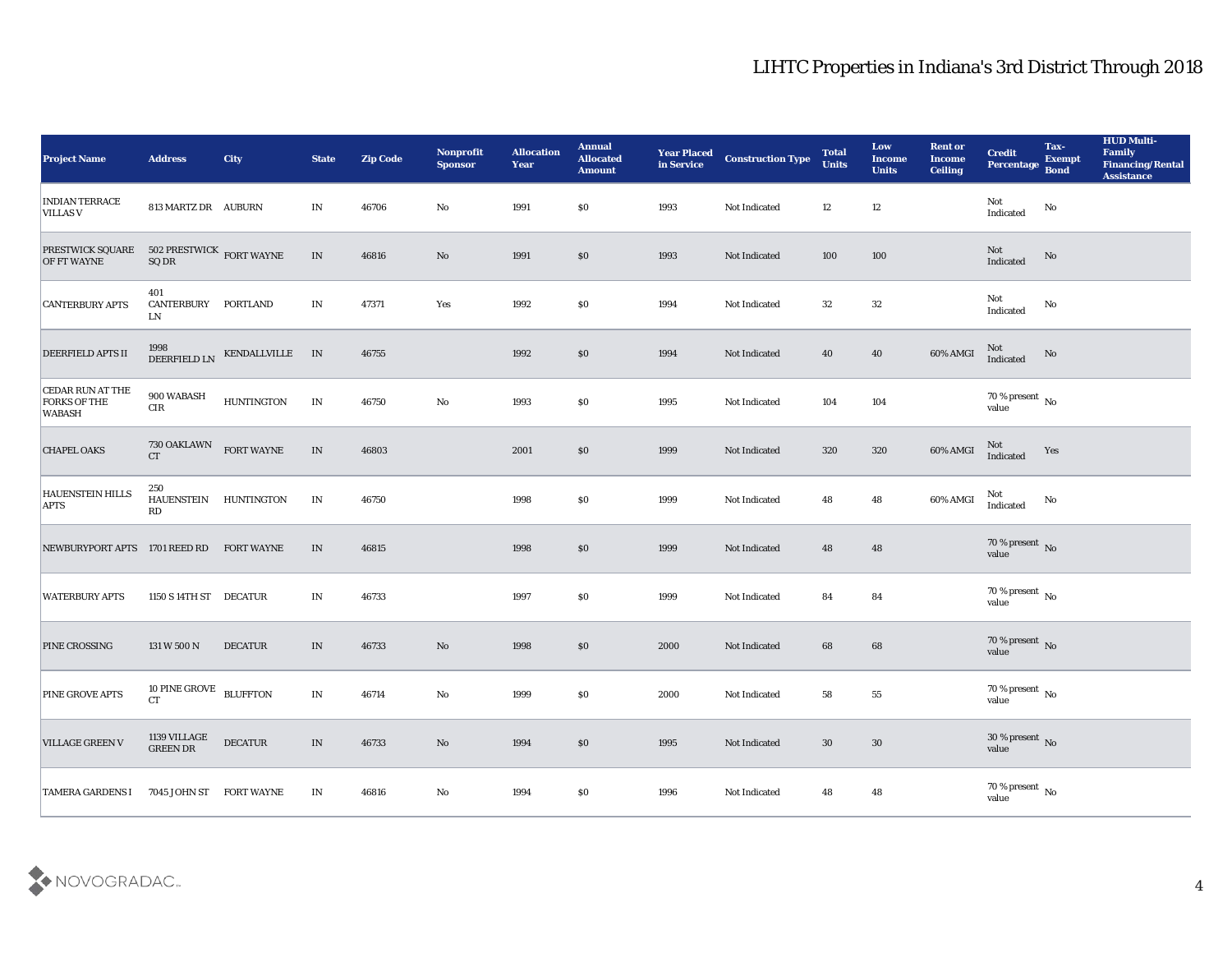| <b>Project Name</b>                                   | <b>Address</b>                                | <b>City</b>             | <b>State</b>             | <b>Zip Code</b> | Nonprofit<br><b>Sponsor</b> | <b>Allocation</b><br><b>Year</b> | <b>Annual</b><br><b>Allocated</b><br><b>Amount</b> | <b>Year Placed</b><br>in Service | <b>Construction Type</b> | <b>Total</b><br><b>Units</b> | Low<br><b>Income</b><br><b>Units</b> | <b>Rent or</b><br><b>Income</b><br><b>Ceiling</b> | <b>Credit</b><br>Percentage                | Tax-<br><b>Exempt</b><br><b>Bond</b> | <b>HUD Multi-</b><br>Family<br><b>Financing/Rental</b><br><b>Assistance</b> |
|-------------------------------------------------------|-----------------------------------------------|-------------------------|--------------------------|-----------------|-----------------------------|----------------------------------|----------------------------------------------------|----------------------------------|--------------------------|------------------------------|--------------------------------------|---------------------------------------------------|--------------------------------------------|--------------------------------------|-----------------------------------------------------------------------------|
| CARMEL RIDGE APTS 1107 W 15TH ST AUBURN               |                                               |                         | IN                       | 46706           |                             | 1995                             | \$0                                                | 1997                             | Not Indicated            | 48                           | 48                                   | 60% AMGI                                          | Not<br>Indicated                           | No                                   |                                                                             |
| HORACE MANN APTS 521 WILLIAM ST HUNTINGTON            |                                               |                         | IN                       | 46750           |                             | 1997                             | $\$0$                                              | 1998                             | Not Indicated            | 44                           | 44                                   |                                                   | 70 % present $\,$ No $\,$<br>value         |                                      |                                                                             |
| MCMILLEN PARK APTS 4209 PLAZA DR FORT WAYNE           |                                               |                         | IN                       | 46806           |                             | 1998                             | \$0                                                | 1998                             | Not Indicated            | 214                          | 214                                  | 60% AMGI                                          | Not<br>Indicated                           | No                                   |                                                                             |
| ORCHARD PLACE APTS 902 E COOK RD FORT WAYNE           |                                               |                         | IN                       | 46825           | No                          | 1996                             | \$0\$                                              | 1998                             | Not Indicated            | 80                           | 80                                   |                                                   | $70\,\%$ present $\,$ No $\,$<br>value     |                                      |                                                                             |
| TAMERA GARDENS II 6825 JOHN ST FORT WAYNE             |                                               |                         | IN                       | 46816           | No                          | 1999                             | \$0                                                | 2001                             | Not Indicated            | 84                           | 68                                   |                                                   | $70\,\%$ present $\,$ No value             |                                      |                                                                             |
| <b>CAMERON COURT</b><br><b>APTS</b>                   | <b>10635 SEILER</b><br>$\mathbf{R}\mathbf{D}$ | NEW HAVEN               | IN                       | 46774           |                             | 2001                             | \$0                                                | 2002                             | Not Indicated            | 80                           | 80                                   |                                                   | 70 % present $\,$ No $\,$<br>value         |                                      |                                                                             |
| NORTHCREST APTS I                                     | 810 REGENCY<br><b>CT</b>                      | $\operatorname{ANGOLA}$ | IN                       | 46703           |                             | 2000                             | \$0                                                | 2002                             | Not Indicated            | 28                           | 25                                   | 60% AMGI                                          | Not<br>Indicated                           | No                                   |                                                                             |
| NORTHCREST APTS II                                    | 810 REGENCY<br><b>CT</b>                      | ANGOLA                  | IN                       | 46703           |                             | 2002                             | \$0                                                | 2002                             | Not Indicated            | 28                           | 25                                   |                                                   | 70 % present $\,$ No $\,$<br>value         |                                      |                                                                             |
| NORTH SHAPLEIGH<br><b>APTS</b>                        | 5527 LOIS LN                                  | <b>FORT WAYNE</b>       | IN                       | 46804           |                             | 2000                             | $\$0$                                              | 2002                             | Not Indicated            | 96                           | 96                                   | 60% AMGI                                          | Not<br>Indicated                           | No                                   |                                                                             |
| <b>BLUFFTON SENIOR</b><br><b>VILLAS</b>               | 301 LA MAR ST BLUFFTON                        |                         | IN                       | 46714           | No                          | 2001                             | \$0                                                | 2003                             | Not Indicated            | 32                           | 26                                   |                                                   | Not<br>Indicated                           | No                                   |                                                                             |
| <b>CANTERBURY HOUSE</b><br><b>APTS I (WARSAW)</b>     | 100 ST<br><b>AUGUSTINES</b><br>DR             | WARSAW                  | IN                       | 46582           | No                          | 2001                             | $\$0$                                              | 2003                             | Not Indicated            | 80                           | 80                                   |                                                   | Not<br>Indicated                           | No                                   |                                                                             |
| CHESTNUT HILLS APTS $^{940}_{DR}$ STEINMAN FORT WAYNE |                                               |                         | $\mathbf{IN}$            | 46814           | $\mathbf {No}$              | 2003                             | $\$0$                                              | 2003                             | Not Indicated            | 88                           | 88                                   |                                                   | $\operatorname{\mathsf{Not}}$<br>Indicated | $\mathbf {No}$                       |                                                                             |
| FORT WAYNE<br>RENAISSANCE HOMES ST                    | 1320 SUMMIT                                   | <b>FORT WAYNE</b>       | $\ensuremath{\text{IN}}$ | 46803           |                             | 2001                             | \$0                                                | 2003                             | Not Indicated            | 46                           | 46                                   | 50% AMGI                                          | Not<br>Indicated                           | $\rm \bf No$                         |                                                                             |

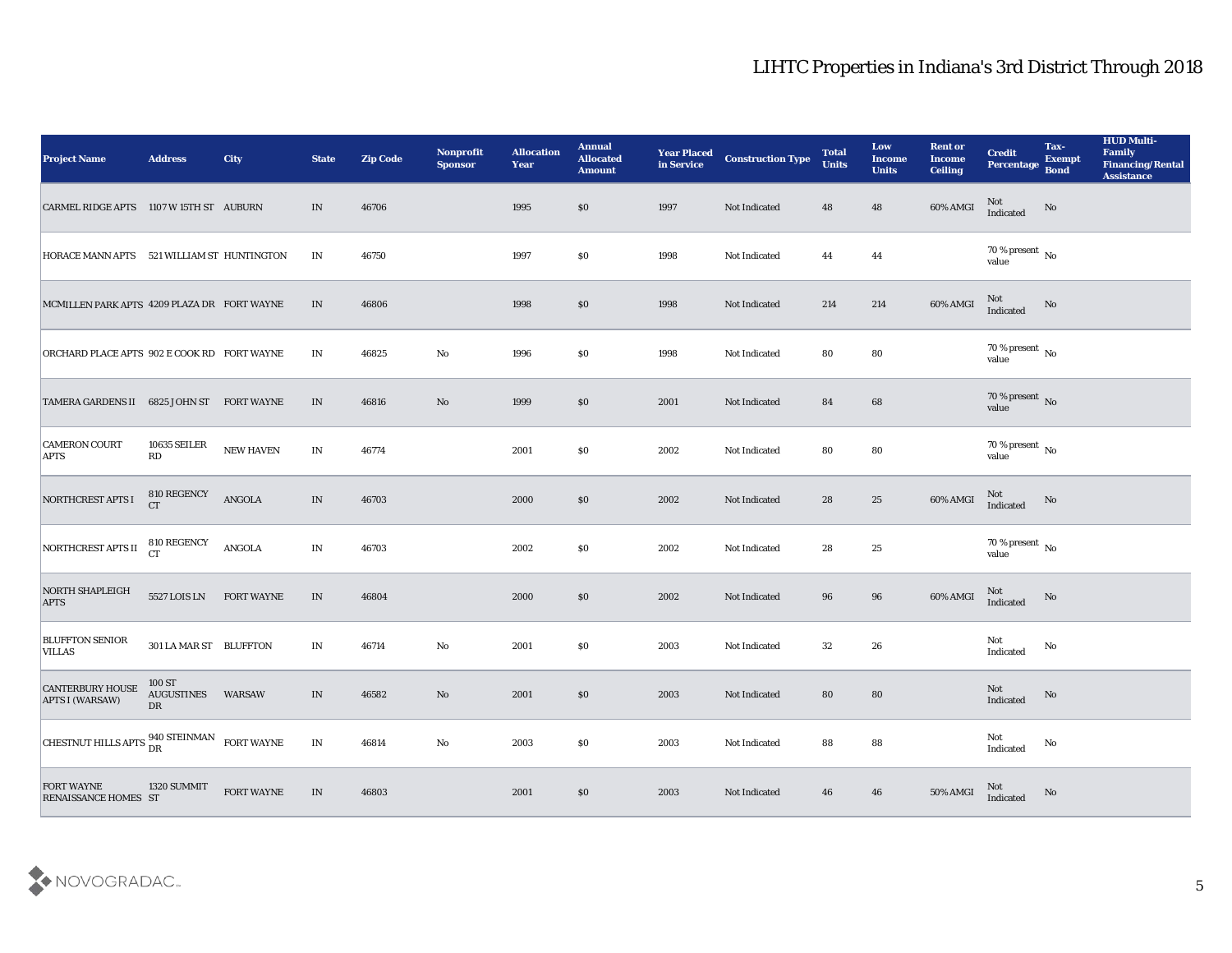| <b>Project Name</b>                                                | <b>Address</b>                                  | <b>City</b>           | <b>State</b> | <b>Zip Code</b> | Nonprofit<br><b>Sponsor</b> | <b>Allocation</b><br><b>Year</b> | <b>Annual</b><br><b>Allocated</b><br><b>Amount</b> | <b>Year Placed</b><br>in Service | <b>Construction Type</b> | <b>Total</b><br><b>Units</b> | Low<br><b>Income</b><br><b>Units</b> | <b>Rent or</b><br><b>Income</b><br><b>Ceiling</b> | <b>Credit</b><br>Percentage            | Tax-<br><b>Exempt</b><br><b>Bond</b> | <b>HUD Multi-</b><br>Family<br><b>Financing/Rental</b><br><b>Assistance</b> |
|--------------------------------------------------------------------|-------------------------------------------------|-----------------------|--------------|-----------------|-----------------------------|----------------------------------|----------------------------------------------------|----------------------------------|--------------------------|------------------------------|--------------------------------------|---------------------------------------------------|----------------------------------------|--------------------------------------|-----------------------------------------------------------------------------|
| <b>PRESTON POINTE AT</b><br><b>INVERNESS CENTRE</b><br><b>APTS</b> | 8075 PRESTON<br>POINTE DR                       | <b>FORT WAYNE</b>     | IN           | 46804           | No                          | 2003                             | \$0                                                | 2003                             | Not Indicated            | 192                          | 146                                  |                                                   | Not<br>Indicated                       | Yes                                  |                                                                             |
| PHOENIX MANOR<br><b>APTS</b>                                       | 2330 BOWSER<br><b>AVE</b>                       | FORT WAYNE            | IN           | 46803           |                             | 2001                             | \$0                                                | 2003                             | Not Indicated            | 50                           | 42                                   | 60% AMGI                                          | Not<br>Indicated                       | No                                   |                                                                             |
| PIKE LAKE POINTE<br><b>APTS</b>                                    | 1064 N PARK<br>AVE                              | <b>WARSAW</b>         | IN           | 46580           | Yes                         | 2002                             | \$0                                                | 2003                             | Not Indicated            | 64                           | 64                                   |                                                   | Not<br>Indicated                       | No                                   |                                                                             |
| SACRED HEART APTS 220 S IJAMS ST GARRETT                           |                                                 |                       | IN           | 46738           | No                          | 2001                             | \$0                                                | 2003                             | Not Indicated            | 42                           | 42                                   |                                                   | Not<br>Indicated                       | No                                   |                                                                             |
| VILLA CAPRI APTS                                                   | 2015 FOX POINT $\,$ FORT WAYNE<br>TRAIL         |                       | IN           | 46816           |                             | 2003                             | \$0                                                | 2003                             | Not Indicated            | 171                          | 171                                  |                                                   | Not<br>Indicated                       | No                                   |                                                                             |
| <b>WASHINGTON PLACE</b>                                            | 4500W<br>WASHINGTON FORT WAYNE<br><b>CTR RD</b> |                       | IN           | 46818           |                             | 2003                             | \$0                                                | 2003                             | Not Indicated            | $\bf{0}$                     | $\bf{0}$                             |                                                   | Not<br>Indicated                       | Yes                                  |                                                                             |
| <b>CAMERON COURT</b><br><b>APTS II</b>                             | <b>10637 SEILER</b><br>RD                       | <b>NEW HAVEN</b>      | IN           | 46774           | No                          | 2003                             | \$0                                                | 2004                             | Not Indicated            | 74                           | 74                                   |                                                   | $70\,\% \,present \over value$         |                                      |                                                                             |
| <b>WHITLEY MEADOWS</b><br><b>APTS</b>                              | 984 E HANNA<br><b>ST</b>                        | <b>COLUMBIA CITY</b>  | IN           | 46725           | No                          | 2003                             | \$0                                                | 2004                             | Not Indicated            | 21                           | 21                                   |                                                   | $70\,\%$ present $\,$ No $\,$<br>value |                                      |                                                                             |
| PORTLAND PLACE<br><b>SENIOR HOUSING</b>                            | 430 W<br><b>LAFAYETTE ST</b>                    | PORTLAND              | IN           | 47371           |                             | 2002                             | \$0                                                | 2004                             | Not Indicated            | 30                           | 30                                   | 60% AMGI                                          | Not<br>Indicated                       | No                                   |                                                                             |
| <b>TAMERA SENIOR</b><br><b>VILLAS</b>                              | 7045 JOHN ST FORT WAYNE                         |                       | IN           | 46816           |                             | 2002                             | \$0                                                | 2004                             | Not Indicated            | 52                           | 52                                   | 60% AMGI                                          | Not<br>Indicated                       | No                                   |                                                                             |
| TOWNE VILLAGE APTS SOUTHFIELD                                      | 997<br>DR                                       | LIGONIER              | IN           | 46767           |                             | 2003                             | \$0                                                | 2004                             | Not Indicated            | 28                           | 28                                   | 60% AMGI                                          | Not<br>Indicated                       | No                                   |                                                                             |
| MEETINGHOUSE AT ST 611 E DEWALD<br>PETER                           | ${\rm ST}$                                      | <b>FORT WAYNE</b>     | IN           | 46803           |                             | 2002                             | $\$0$                                              | 2004                             | Not Indicated            | 38                           | 38                                   | 60% AMGI                                          | Not<br>Indicated                       | $\rm \bf No$                         |                                                                             |
| <b>HAUENSTEIN HILLS</b><br><b>APTS II</b>                          | 340<br>RD                                       | HAUENSTEIN HUNTINGTON | IN           | 46750           | $\mathbf {No}$              | 2003                             | \$0                                                | 2005                             | Not Indicated            | 56                           | ${\bf 56}$                           |                                                   | $70\,\%$ present $\,$ No value         |                                      |                                                                             |

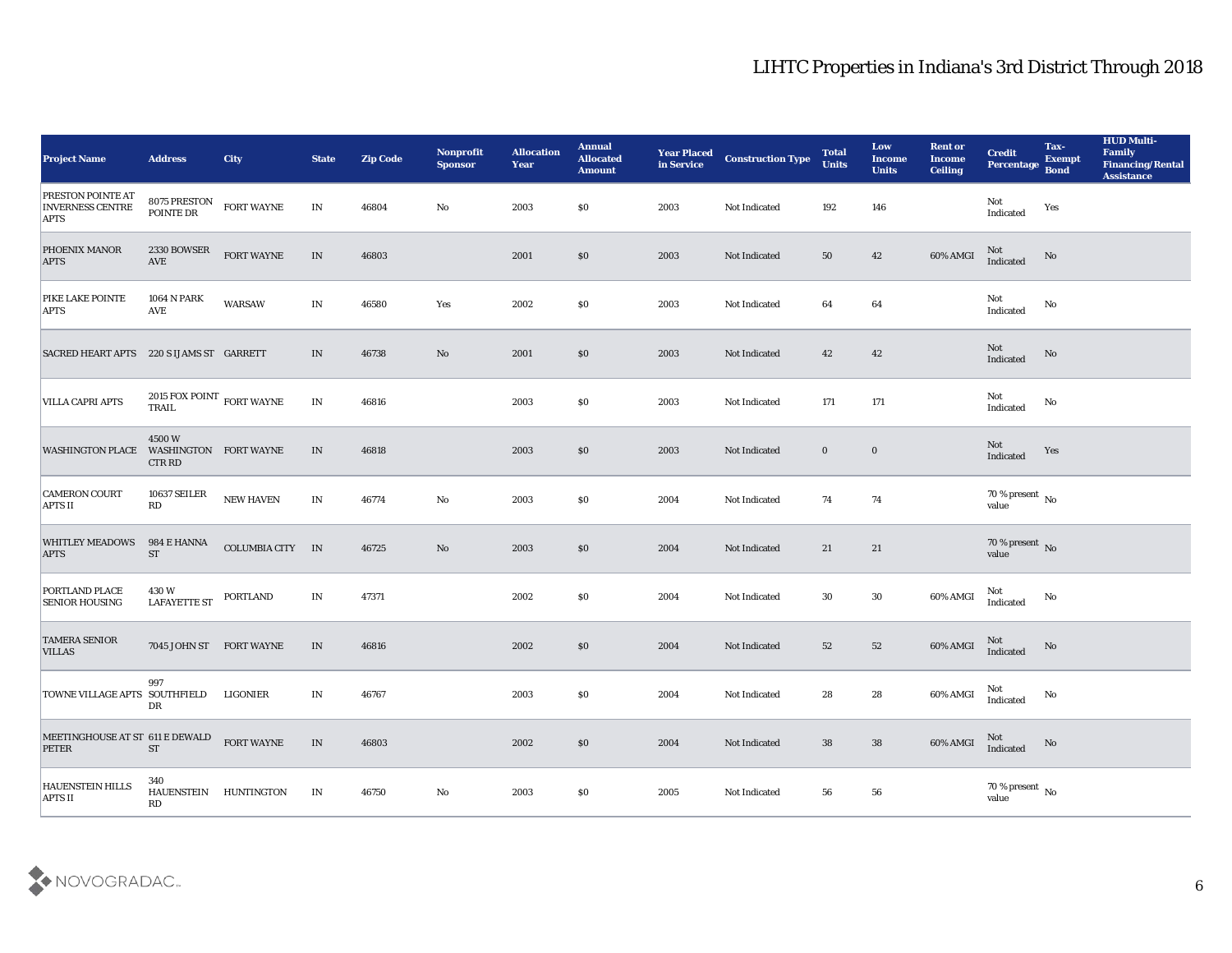| <b>Project Name</b>                            | <b>Address</b>                                | <b>City</b>                     | <b>State</b>  | <b>Zip Code</b> | Nonprofit<br><b>Sponsor</b> | <b>Allocation</b><br><b>Year</b> | <b>Annual</b><br><b>Allocated</b><br><b>Amount</b> | <b>Year Placed</b><br>in Service | <b>Construction Type</b> | <b>Total</b><br><b>Units</b> | Low<br><b>Income</b><br><b>Units</b> | <b>Rent or</b><br><b>Income</b><br><b>Ceiling</b> | <b>Credit</b><br>Percentage                       | Tax-<br><b>Exempt</b><br><b>Bond</b> | <b>HUD Multi-</b><br>Family<br><b>Financing/Rental</b><br><b>Assistance</b> |
|------------------------------------------------|-----------------------------------------------|---------------------------------|---------------|-----------------|-----------------------------|----------------------------------|----------------------------------------------------|----------------------------------|--------------------------|------------------------------|--------------------------------------|---------------------------------------------------|---------------------------------------------------|--------------------------------------|-----------------------------------------------------------------------------|
| <b>RA STREB COMPLEX</b>                        | 240 ANGLING<br>RD                             | KENDALLVILLE IN                 |               | 46755           |                             | 2003                             | \$0                                                | 2005                             | Not Indicated            | 24                           | 22                                   | 60% AMGI                                          | Not<br>Indicated                                  | No                                   |                                                                             |
| <b>STEPHANIE VILLAS</b><br><b>APTS</b>         | 1418 FAYETTE<br>${\rm DR}$                    | FORT WAYNE                      | IN            | 46816           |                             | 2004                             | $\$0$                                              | 2005                             | Not Indicated            | 60                           | 53                                   | 60% AMGI                                          | Not<br>Indicated                                  | No                                   |                                                                             |
| TRAIL RIDGE APTS                               | 30                                            | 675 W BUSINESS COLUMBIA CITY IN |               | 46725           | $\mathbf{N}\mathbf{o}$      | 2004                             | \$0                                                | 2005                             | Not Indicated            | 40                           | 35                                   |                                                   | ${\rm Not}$ Indicated                             | No                                   |                                                                             |
| <b>TYLER TERRACE APTS</b>                      | 1250 RALPH<br><b>AVE</b>                      | FORT WAYNE                      | IN            | 46808           |                             | 2003                             | \$0                                                | 2005                             | Not Indicated            | 24                           | 21                                   | 60% AMGI                                          | Not<br>Indicated                                  | No                                   |                                                                             |
| <b>CANTERBURY HOUSE</b><br>APTS II (WARSAW)    | 100 ST<br><b>AUGUSTINES</b><br>DR             | <b>WARSAW</b>                   | IN            | 46582           |                             | 2004                             | \$0\$                                              | 2005                             | Not Indicated            | 68                           | 67                                   | 60% AMGI                                          | Not<br>Indicated                                  | No                                   |                                                                             |
| <b>HERITAGE PLACE AT</b><br><b>TRAILS EDGE</b> | 2620 E STATE<br><b>BLVD</b>                   | FORT WAYNE                      | IN            | 46805           |                             | 2004                             | \$0                                                | 2005                             | Not Indicated            | 80                           | 79                                   |                                                   | Not<br>Indicated                                  | No                                   |                                                                             |
| <b>BROOKLYN MANOR</b>                          | $3626$ BROOKLYN AVE $\,$ FORT WAYNE           |                                 | IN            | 46809           |                             | 2004                             | \$0                                                | 2006                             | Not Indicated            | 52                           | 52                                   | 60% AMGI                                          | Not<br>Indicated                                  | No                                   |                                                                             |
| <b>HAMILTON POINTE</b><br><b>APTS</b>          | 1740 FREEDOM<br>DR                            | FORT WAYNE                      | IN            | 46814           |                             | 2004                             | \$0                                                | 2006                             | Not Indicated            | 104                          | 93                                   | $60\%$ AMGI                                       | Not<br>Indicated                                  | No                                   |                                                                             |
| <b>HERON PRESERVE</b><br><b>APTS</b>           | <b>1101 HERON</b><br><b>BLVD</b>              | WARSAW                          | IN            | 46582           |                             | 2005                             | \$0                                                | 2006                             | Not Indicated            | 64                           | 64                                   | 60% AMGI                                          | Not<br>Indicated                                  | No                                   |                                                                             |
| <b>TILLWATER POINTE</b><br><b>APTS</b>         | 9231 JENNA LN FORT WAYNE                      |                                 | IN            | 46825           |                             | 2004                             | \$0                                                | 2006                             | Not Indicated            | 96                           | 96                                   | 60% AMGI                                          | Not<br>Indicated                                  | No                                   |                                                                             |
| <b>BALDWIN CREEK</b>                           | 2020 HOBSON<br>RD                             | <b>FORT WAYNE</b>               | IN            | 46805           |                             | 2008                             | \$0                                                | 2006                             | Not Indicated            | 168                          | 159                                  |                                                   | Not<br>$\label{thm:indicated} \textbf{Indicated}$ | No                                   |                                                                             |
| CONNIE JEAN<br><b>CROSSING PHASE I</b>         | $1400 \, \mathrm{CONNIE}$<br><b>JEAN XING</b> | GARRETT                         | $\mathbf{IN}$ | 46738           |                             | 2005                             | $\$0$                                              | 2006                             | Not Indicated            | $32\,$                       | $32\,$                               | 60% AMGI                                          | Not<br>Indicated                                  | $\rm\thinspace No$                   |                                                                             |
| <b>ARBORS OF SOUTH</b><br>TOWNE SQUARE APTS RD | 7915 DECATUR                                  | FORT WAYNE                      | IN            | 46816           |                             | 2005                             | \$0                                                | 2007                             | Not Indicated            | 213                          | 213                                  |                                                   | Not<br>Indicated                                  | Yes                                  |                                                                             |

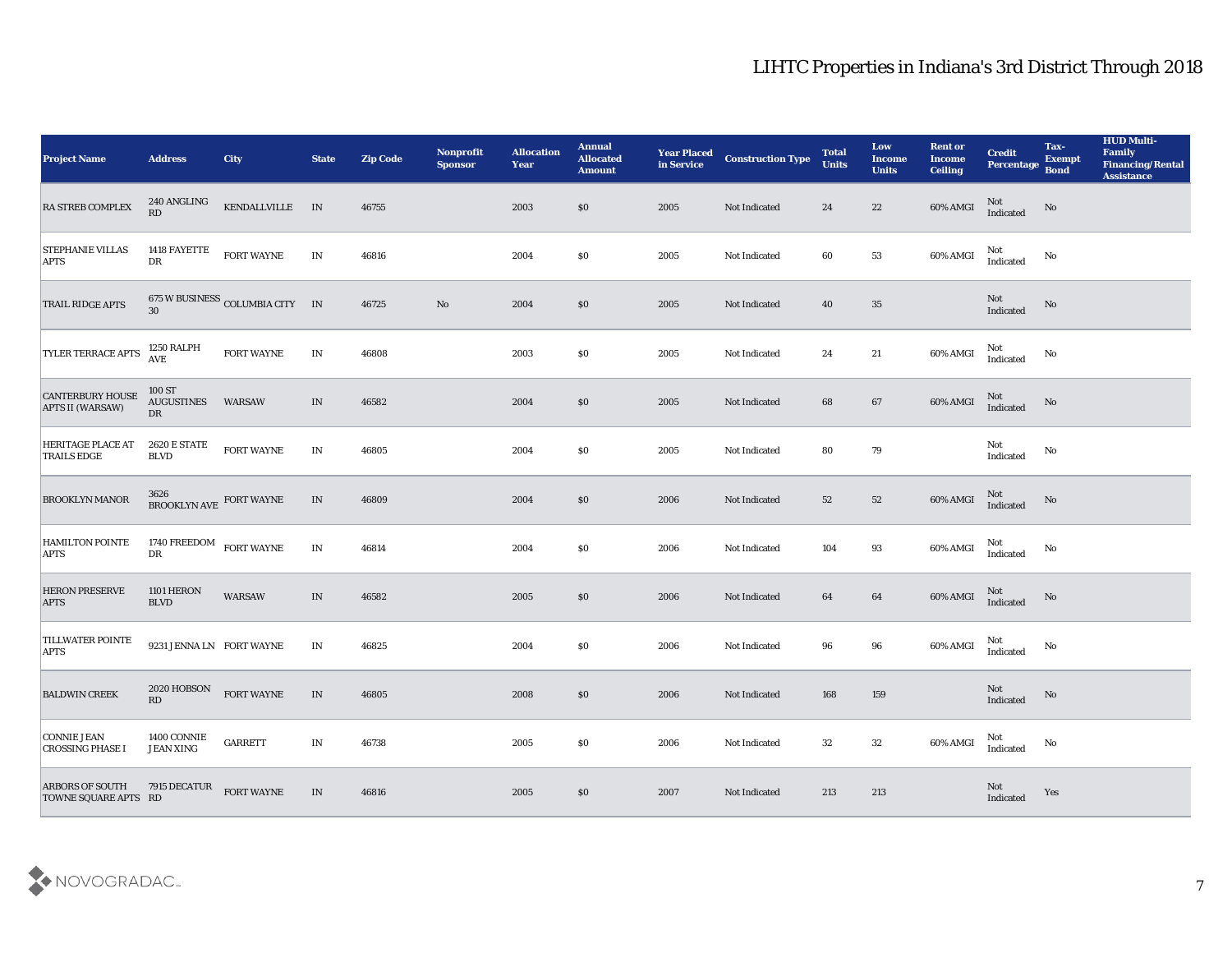| <b>Project Name</b>                            | <b>Address</b>                                            | <b>City</b>                                        | <b>State</b>             | <b>Zip Code</b> | Nonprofit<br><b>Sponsor</b> | <b>Allocation</b><br><b>Year</b> | <b>Annual</b><br><b>Allocated</b><br><b>Amount</b> | <b>Year Placed</b><br>in Service | <b>Construction Type</b>        | <b>Total</b><br><b>Units</b> | Low<br><b>Income</b><br><b>Units</b> | <b>Rent or</b><br><b>Income</b><br><b>Ceiling</b> | <b>Credit</b><br>Percentage                 | Tax-<br><b>Exempt</b><br><b>Bond</b> | <b>HUD Multi-</b><br>Family<br><b>Financing/Rental</b><br><b>Assistance</b> |
|------------------------------------------------|-----------------------------------------------------------|----------------------------------------------------|--------------------------|-----------------|-----------------------------|----------------------------------|----------------------------------------------------|----------------------------------|---------------------------------|------------------------------|--------------------------------------|---------------------------------------------------|---------------------------------------------|--------------------------------------|-----------------------------------------------------------------------------|
| <b>CENTRAL SCHOOL</b><br><b>APTS</b>           | 601 N<br><b>JEFFERSON ST</b>                              | <b>HUNTINGTON</b>                                  | IN                       | 46750           |                             | 2008                             | $\$0$                                              | 2007                             | Not Indicated                   | 35                           | 35                                   |                                                   | Not<br>Indicated                            | No                                   |                                                                             |
| <b>CONNIE JEAN</b><br><b>CROSSING PHASE II</b> | 1400 CONNIE<br><b>JEAN XING</b>                           | <b>GARRETT</b>                                     | IN                       | 46738           |                             | 2007                             | $\$0$                                              | 2007                             | Not Indicated                   | 32                           | $30\,$                               | 60% AMGI                                          | Not<br>Indicated                            | No                                   |                                                                             |
| <b>STELLHORN APTS</b>                          | 7540 HOPE DR FORT WAYNE                                   |                                                    | IN                       | 46815           |                             | 2005                             | \$0\$                                              | 2007                             | Not Indicated                   | 80                           | 80                                   |                                                   | Not<br>Indicated                            | No                                   |                                                                             |
| <b>TIFFANY HEIGHTS</b>                         | $3718$ ELMCREST $\,$ FORT WAYNE<br>$\overline{\text{DR}}$ |                                                    | $\ensuremath{\text{IN}}$ | 46809           |                             | 2005                             | \$0\$                                              | 2007                             | Not Indicated                   | 84                           | 74                                   |                                                   | Not<br>Indicated                            | No                                   |                                                                             |
| <b>HERON PRESERVE</b><br>APTS II               | 6104 HERON<br><b>BLVD</b>                                 | <b>WARSAW</b>                                      | IN                       | 46582           |                             | 2005                             | \$0\$                                              | 2007                             | Not Indicated                   | 35                           | 30                                   | 60% AMGI                                          | Not<br>Indicated                            | No                                   |                                                                             |
| <b>HERITAGE PLACE</b>                          |                                                           | $107$ N WALNUT $\quad$ COLUMBIA CITY $\quad$ IN ST |                          | 46725           |                             | 2007                             | \$213,758                                          | 2008                             | New Construction                | 22                           | 22                                   | 60% AMGI                                          | $70\,\%$ present $\,$ No value              |                                      |                                                                             |
| <b>JERRY JUNCTION</b>                          | 1250 ROHM DR AUBURN                                       |                                                    | IN                       | 46706           |                             | 2008                             | \$505,724                                          | 2008                             | <b>New Construction</b>         | 57                           | 57                                   | 60% AMGI                                          | $70$ % present $\,$ No $\,$ value           |                                      |                                                                             |
| <b>MAYSVILLE POINTE</b><br><b>APTS</b>         | 9718 FEATHER<br><b>REED DR</b>                            | <b>FORT WAYNE</b>                                  | IN                       | 46815           | No                          | 2008                             | \$556,900                                          | 2008                             | <b>New Construction</b>         | 80                           | 76                                   | 60% AMGI                                          | $70\,\%$ present $\,$ No value              |                                      |                                                                             |
| <b>VILLAGE AT WAYNE</b><br>TRACE               | 3702 TRACE CIR FORT WAYNE                                 |                                                    | IN                       | 46806           | $\mathbf{No}$               | 2006                             | \$513,450                                          | 2008                             | <b>New Construction</b>         | 50                           | 50                                   | 60% AMGI                                          | $70\,\%$ present $\,$ No value              |                                      |                                                                             |
| <b>CENTENNIAL APTS</b>                         | 7936 SERENITY FORT WAYNE<br>DR                            |                                                    | IN                       | 46816           |                             | 2010                             | \$701,034                                          | 2010                             | <b>Acquisition and Rehab 88</b> |                              | 88                                   | 60% AMGI                                          | <b>Both 30%</b><br>and 70%<br>present value | No                                   |                                                                             |
| <b>COUNTRY PLACE APTS</b><br><b>OSSIAN</b>     | 408<br>COUNTRYSIDE OSSIAN<br>DR                           |                                                    | IN                       | 46777           |                             | 2009                             | \$137,889                                          | 2010                             | Acquisition and Rehab 24        |                              | 24                                   | 50% AMGI and 70%                                  | <b>Both 30%</b><br>present value            | $\mathbf{N}\mathbf{o}$               |                                                                             |
| <b>JACKSON SQUARE</b><br><b>APTS</b>           | 131 JACKSON SQ $_{\rm{ROANORE}}$ DR                       |                                                    | $\ensuremath{\text{IN}}$ | 46783           |                             | 2009                             | \$463,164                                          | 2010                             | New Construction                | 35                           | 35                                   | 50% AMGI                                          | Not<br>Indicated                            | N <sub>o</sub>                       |                                                                             |
| CAMERON CROSSING                               | 15079 CARMEL                                              | HUNTERTOWN IN                                      |                          | 46748           |                             | 2009                             | \$712,537                                          | 2011                             | New Construction                | 60                           | $\bf{60}$                            | 50% AMGI                                          | Not<br>Indicated                            | ${\bf No}$                           |                                                                             |

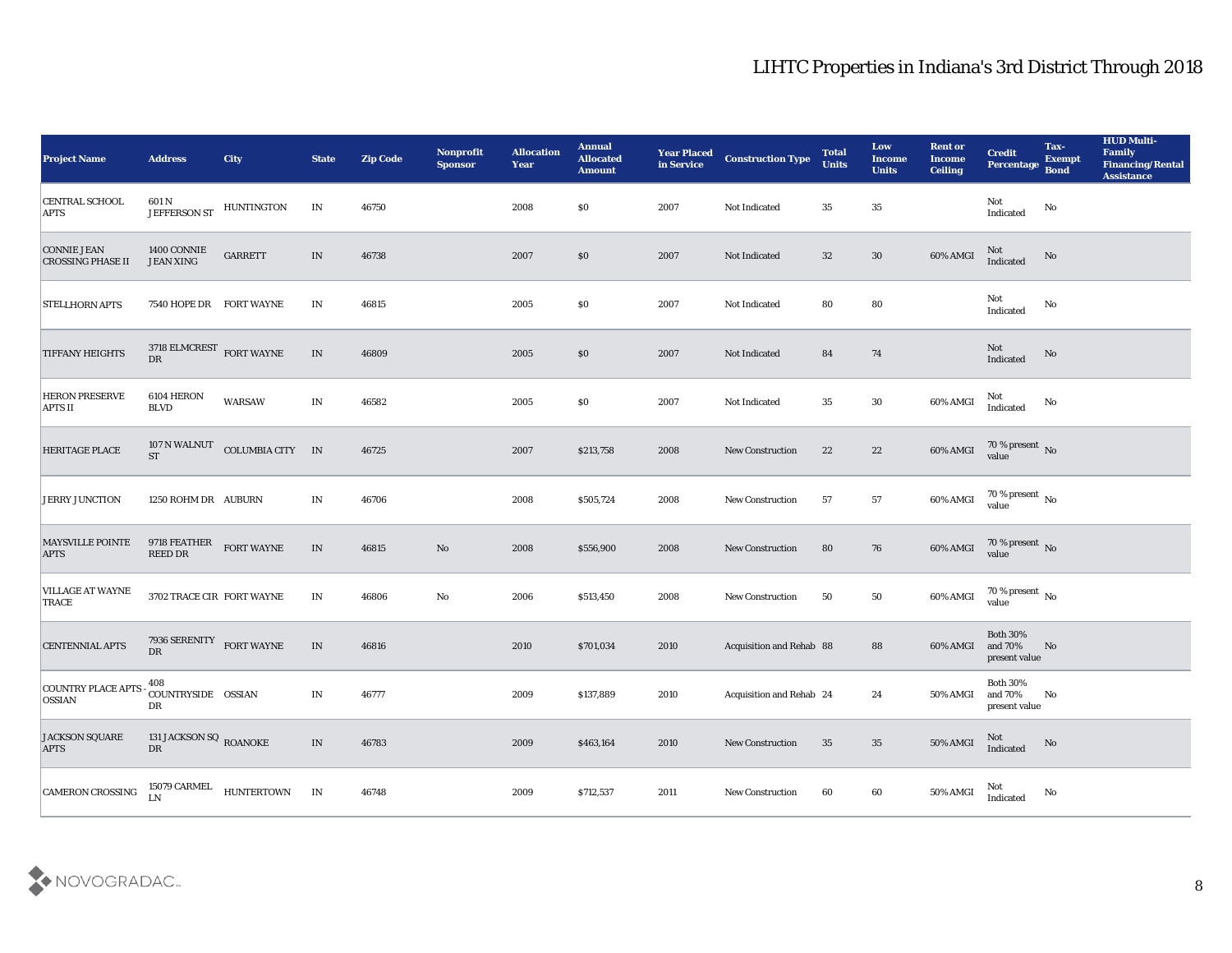| <b>Project Name</b>                                 | <b>Address</b>                            | <b>City</b>                  | <b>State</b>                      | <b>Zip Code</b> | <b>Nonprofit</b><br><b>Sponsor</b> | <b>Allocation</b><br>Year | <b>Annual</b><br><b>Allocated</b><br><b>Amount</b> | <b>Year Placed</b><br>in Service | <b>Construction Type</b>              | <b>Total</b><br><b>Units</b> | Low<br><b>Income</b><br><b>Units</b> | <b>Rent or</b><br><b>Income</b><br><b>Ceiling</b> | <b>Credit</b><br>Percentage Bond            | Tax-<br><b>Exempt</b>  | <b>HUD Multi-</b><br>Family<br><b>Financing/Rental</b><br><b>Assistance</b> |
|-----------------------------------------------------|-------------------------------------------|------------------------------|-----------------------------------|-----------------|------------------------------------|---------------------------|----------------------------------------------------|----------------------------------|---------------------------------------|------------------------------|--------------------------------------|---------------------------------------------------|---------------------------------------------|------------------------|-----------------------------------------------------------------------------|
| <b>HOPEWELL POINTE</b>                              | 8135<br><b>COMMUNITY</b><br><b>LN</b>     | <b>FORT WAYNE</b>            | IN                                | 46819           | $\mathbf{N}\mathbf{o}$             | 2010                      | \$598,195                                          | 2012                             | <b>New Construction</b>               | 35                           | 35                                   | 60% AMGI                                          | Not<br>Indicated                            | No                     | Yes                                                                         |
| RENAISSANCE POINTE 2534 WEISSER<br><b>COMMUNITY</b> | <b>PARK AVE</b>                           | FORT WAYNE                   | $\mathbf{IN}$                     | 46803           | No                                 | 2011                      | \$1,055,692                                        | 2012                             | <b>New Construction</b>               | 66                           | $\bf 66$                             | 60% AMGI                                          | $70\,\%$ present $\,$ No value              |                        | Yes                                                                         |
| <b>SAVANNAH SPRINGS</b>                             | $3706$ GOEGLEIN $\,$ FORT WAYNE RD        |                              | $\ensuremath{\text{\textbf{IN}}}$ | 46815           |                                    | 2011                      | \$453,017                                          | 2012                             | <b>New Construction</b>               | 35                           | $35\,$                               | 60% AMGI                                          | $70\,\%$ present $\,$ No value              |                        | Yes                                                                         |
| <b>WILLOW PARK AT</b><br><b>BEYER FARM</b>          | $609$ N COLFAX<br><b>ST</b>               | <b>WARSAW</b>                | $\mathbf{IN}$                     | 46580           | ${\bf No}$                         | 2011                      | \$782,008                                          | 2013                             | Both New Construction 66<br>and $A/R$ |                              | $\bf 66$                             |                                                   | $70\,\%$ present $\,$ No value              |                        | Yes                                                                         |
| FAIRFIELD<br><b>COMMUNITY HOME</b>                  | 2828 FAIRFIELD $_{\rm FORT}$ WAYNE<br>AVE |                              | IN                                | 46807           |                                    | 2012                      | \$664,366                                          | 2014                             | <b>New Construction</b>               | 36                           | 36                                   |                                                   | Not<br>Indicated                            | $\mathbf {No}$         | Yes                                                                         |
| <b>RANDALL LOFTS</b>                                | 606 S<br><b>HARRISON ST</b>               | <b>FORT WAYNE</b>            | $\mathbf{IN}$                     | 46802           |                                    | 2013                      | \$674,246                                          | 2014                             | Acquisition and Rehab 42              |                              | 42                                   | 60% AMGI                                          | Not<br>Indicated                            | $\mathbf{N}\mathbf{o}$ | Yes                                                                         |
| <b>HOPE'S LANDING</b>                               | 100 S<br>DUESENBERG AUBURN<br>DR          |                              | IN                                | 46706           |                                    | 2015                      | \$706,115                                          | 2016                             | Both New Construction 48<br>and $A/R$ |                              | 48                                   |                                                   | Not<br>Indicated                            | $\rm No$               | Yes                                                                         |
| <b>ATZ PLACE</b>                                    | $301\,$ EAST                              | WAYNE STREET KENDALLVILLE IN |                                   | 46755           |                                    | 2016                      | \$539,930                                          | 2017                             | <b>New Construction</b>               | 38                           | 38                                   |                                                   | Not<br>Indicated                            |                        | Yes                                                                         |
| HISTORIC BLUE BELL 307 S WHITLEY<br><b>LOFTS</b>    | <b>ST</b>                                 | COLUMBIA CITY IN             |                                   | 46725           |                                    | 2015                      | \$750,000                                          | 2017                             | Acquisition and Rehab 52              |                              | 52                                   |                                                   | <b>Both 30%</b><br>and 70%<br>present value |                        | Yes                                                                         |
| CAMBRIDGE SQUARE 7600 COLD<br><b>APARTMENTS</b>     | SPRINGS BLVD                              | <b>FORT WAYNE</b>            | IN                                | 46825           |                                    | 2017                      | \$8,200,000                                        | 2018                             | Not Indicated                         | 200                          | 200                                  | 60% AMGI                                          | 30 % present<br>value                       |                        | Yes                                                                         |
| <b>RIVERSIDE VILLA</b><br><b>APARTMENTS</b>         | 200 WATER<br><b>STREET</b>                | <b>LIGONIER</b>              | IN                                | 46767           |                                    | 2016                      | \$725,000                                          | 2018                             | <b>New Construction</b>               | 54                           | 54                                   | 60% AMGI                                          | Not<br>Indicated                            |                        | Yes                                                                         |
|                                                     |                                           |                              |                                   |                 |                                    |                           |                                                    |                                  |                                       |                              |                                      |                                                   |                                             |                        |                                                                             |

115 Projects Reported 6,420 5,662